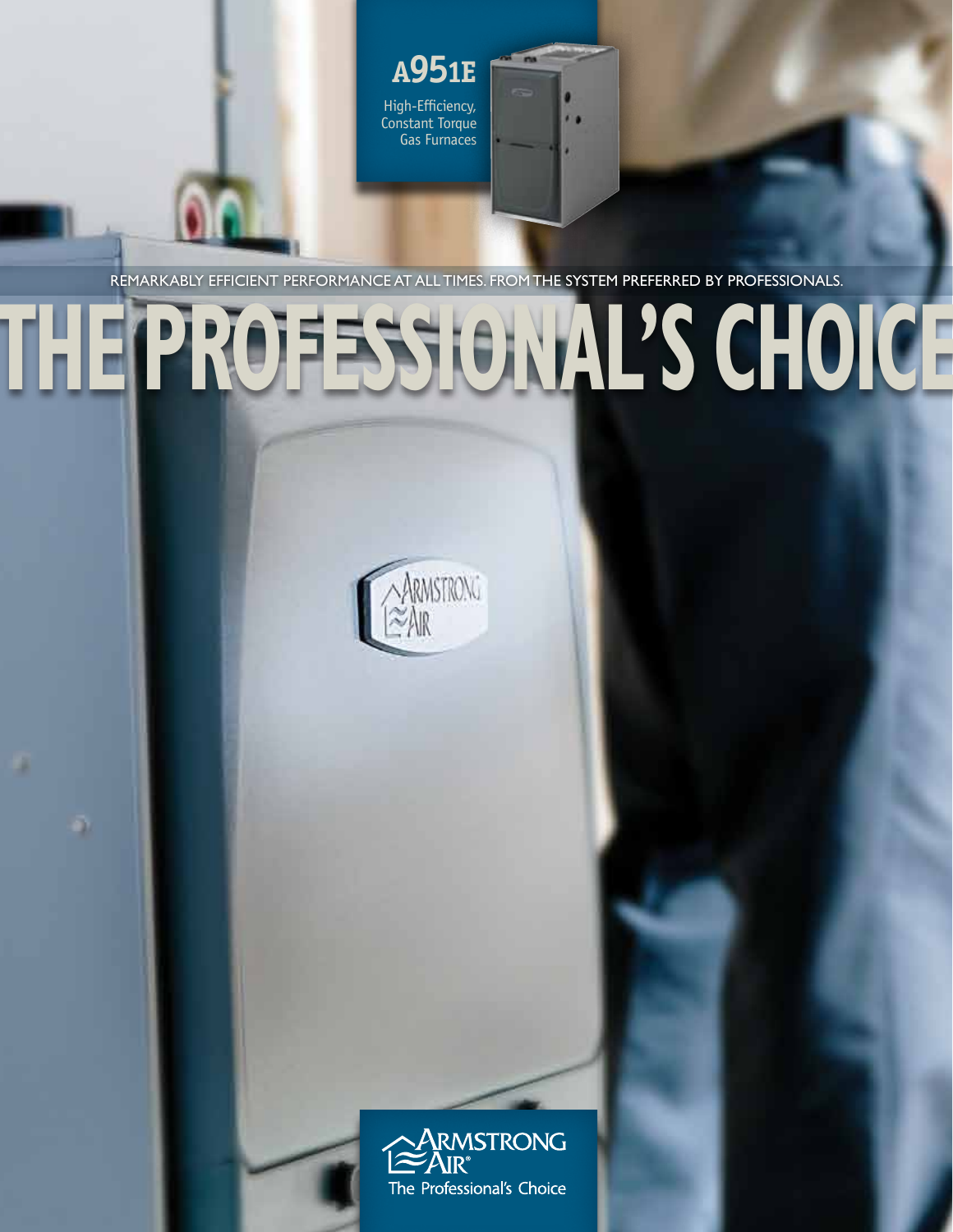

Carefully engineered with features that constantly save you money.

Designed to deliver economical warmth, **A951E** Constant Torque furnaces go beyond typical single-stage operation by **circulating heat evenly and efficiently.** They produce a steady temperature throughout the home, with minimal energy waste. It's quality products like the A951E that make Armstrong Air™ the choice of HVAC professionals across the industry. And that makes these furnaces an **ideal choice for your home.**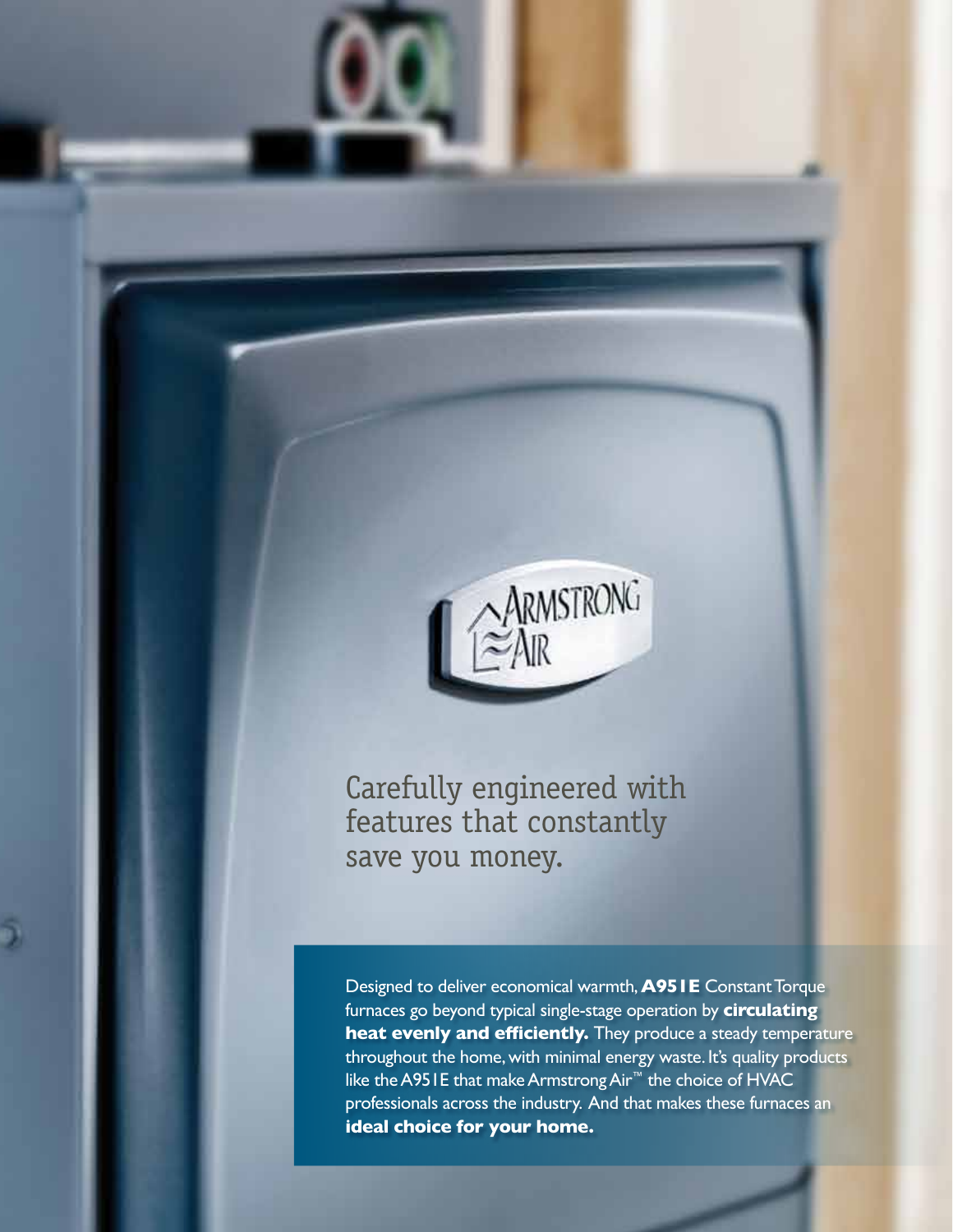Up to 30% more efficient than standard single-speed motors, and up to 75% more efficient in constant fan mode

> Quiet Combustion™ Technology: *Uses a smaller Btu input per burner for quieter start-up and operation while providing more even heat distribution.*

Internal Monitoring: *Your Armstrong Air A951E furnace's electronic control system prolongs system life by continuously monitoring internal components for optimum performance and fault prevention.*

# The advanced features of the Armstrong Air **A951E** work together to bring you:

# CRAFTSMANSHIP

EHX and Quiet Combustion Technology components are **precision-built and tested** for long life. Constant Torque motors are permanently magnetized, allowing the motor to require less energy to operate.

# **EFFICIENCY**

Overall efficiency is **rated at 95% AFUE** and the Constant Torque blower motor is comparable to more-expensive variable speed motors, but at a fraction of the cost, meaning substantial savings with a lower initial investment. (See back cover for an estimate of annual energy savings.)

# EHX™ Technology:

*Every Armstrong Air furnace is engineered and built with EHX Technology, a patented design that eliminates the hot spots that can shorten furnace life. EHX Technology makes heat exchangers more durable, and with its advanced airflow system, more air contacts the heat exchanger surface area for greater heat exchange, enhancing efficiency and comfort.*

# Advanced Heat Exchanger:

*Made from stainless steel for maximum strength and crimped, rather than welded, Armstrong Air heat exchangers are highly resistant to thermal fatigue and other stresses caused by repeated heating and cooling. During the testing process, they are subjected to temperatures that far exceed normal operating ranges, to ensure they will stand up to decades of use.*

# Constant Torque Motor:

*Maintains a more consistent airflow than a single-speed PSC motor, keeping you consistently comfortable. The motor also operates with greater efficiency and less noise.*

# **40 Dual-Fuel**

*The combination of a gas furnace and an electric heat pump pairs two energy sources for the perfect balance of energy efficiency and comfort.*

# COMMITMENT

Armstrong Air's dedication to a better product is backed by a Limited Lifetime Warranty on the stainless steel heat exchanger and a 10-Year Limited Warranty on parts.\*